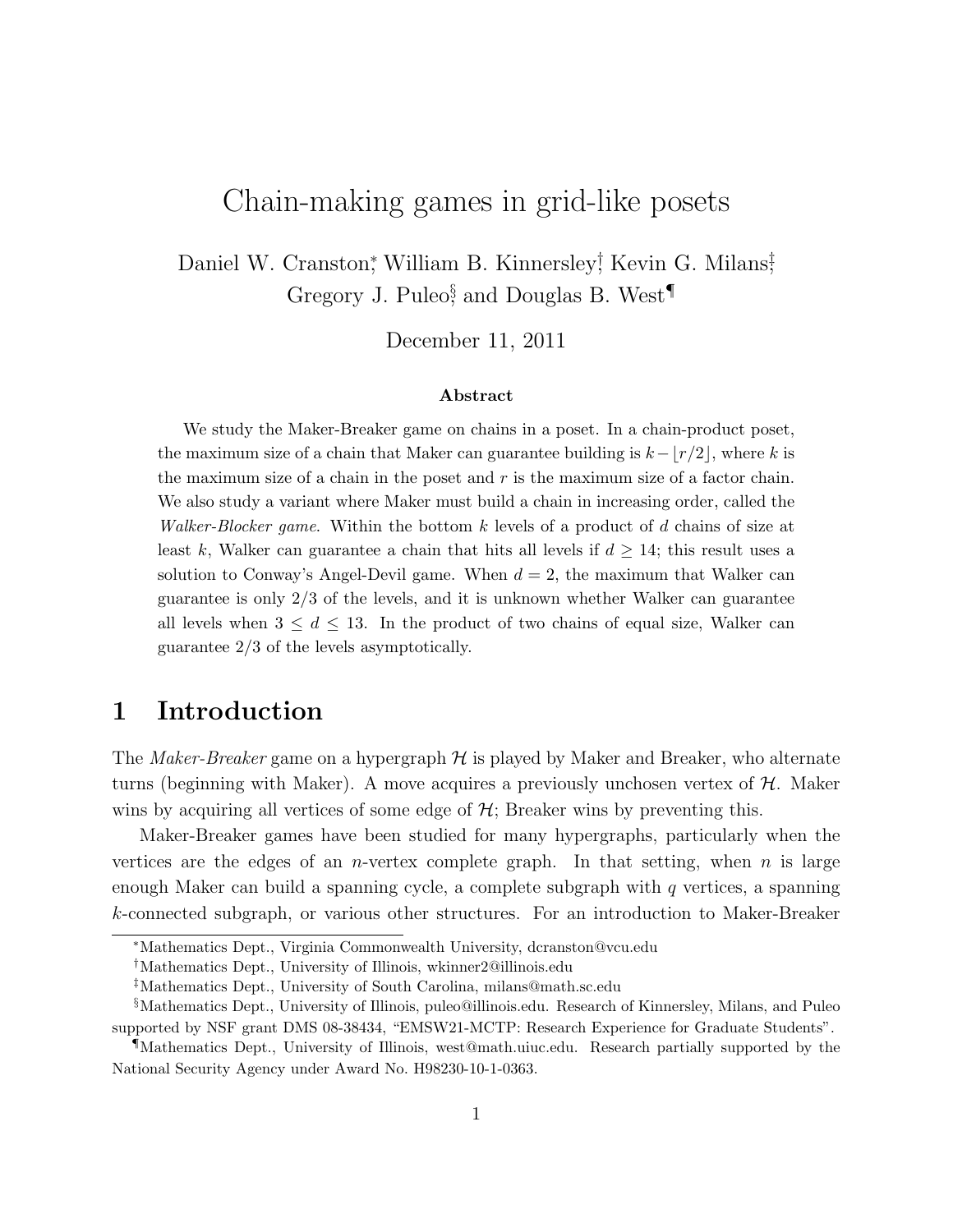games (and more general positional games), see the surveys [1] and [2] or the book [3]. Recent work has also considered how quickly Maker can win ([7]) and what bias Breaker needs to win  $([4, 5, 9])$ , where bias b means that Breaker makes b moves for each move by Maker.

In this paper, we study the *chain game* on posets, where the winning sets are the chains with a given size. For every poset there is a maximum size of chain that Maker can build against optimal play by Breaker; we seek this value. For special posets whose elements are integer d-tuples, we give efficient strategies for Maker that do not waste any move (every element that Maker selects is in the chain constructed).

Chains in posets are ordered from bottom to top, so a natural variant of the chain game is the ordered chain game, in which the chain must be built from bottom to top. The rules for moving are the same as in the chain game; the difference is that the "score" that counts for Walker is the maximum size of a subsequence of played elements forming a chain played in increasing order. To distinguish this game from the (unordered) chain game, we call its players Walker and Blocker.

We use  $\mathbf{r}, \mathbf{k}, 2$  to denote the posets that are chains of sizes  $r, k, 2$ , etc. The product of d chains with sizes  $r_1, \ldots, r_d$ , written  $\prod_{i=1}^d \mathbf{r}_i$ , is the set of d-tuples x such that  $0 \leq x_i < r_i$  for  $1 \leq i \leq d$ , ordered by  $x \leq y$  if and only if  $x_i \leq y_i$  for  $1 \leq i \leq d$ . (Similarly,  $x \prec y$  if  $x \preceq y$ and  $x \neq y$ .) The *d*-dimensional k-wedge, written  $\mathcal{W}_k^d$ , is the subposet of  $\mathbf{k}^d$  consisting of the nonnegative-integer  $d$ -tuples with sum less than  $k$ , under the coordinate-wise order.

For the chain game and ordered chain game on these posets, we prove two main results.

**Theorem 1.1.** Let P be a product of d chains, with r being the maximum size among these chains and k being the maximum size of a chain in P. In the chain game on P, Maker can build a chain of size  $k - |r/2|$ , and Breaker can prevent Maker from building a larger chain.

**Theorem 1.2.** If  $d \ge 14$ , and  $k \in \mathbb{N}$ , then in the ordered chain game on  $\mathcal{W}_k^d$ , Walker can build a chain of size k (hitting all levels).

In  $\mathcal{W}_k^d$  with  $d = 2$ , Walker can guarantee hitting  $\lceil 2k/3 \rceil$  levels but no more. Somewhere between dimension 3 and dimension 14 is a least dimension in which Walker can hit all levels. We conjecture that this happens already in dimension 3.

We begin in Section 2 with the Maker-Breaker chain game on products of chains. The remainder of the paper addresses the Walker-Blocker game. In Section 3 we study the 2 dimensional case for both wedges (proving the  $[2k/3]$  result mentioned above) and grids (products of equal chains). In the product of two chains of equal size, Walker can guarantee asymptotically 2/3 of the levels; we prove this by a "potential function" argument. Section 4 relates the Walker-Blocker game to Conway's famous Angel-Devil game. We apply this relationship in Section 5 to prove Theorem 1.2; there we also consider the biased game in which Blocker makes *b* moves after each move by Walker.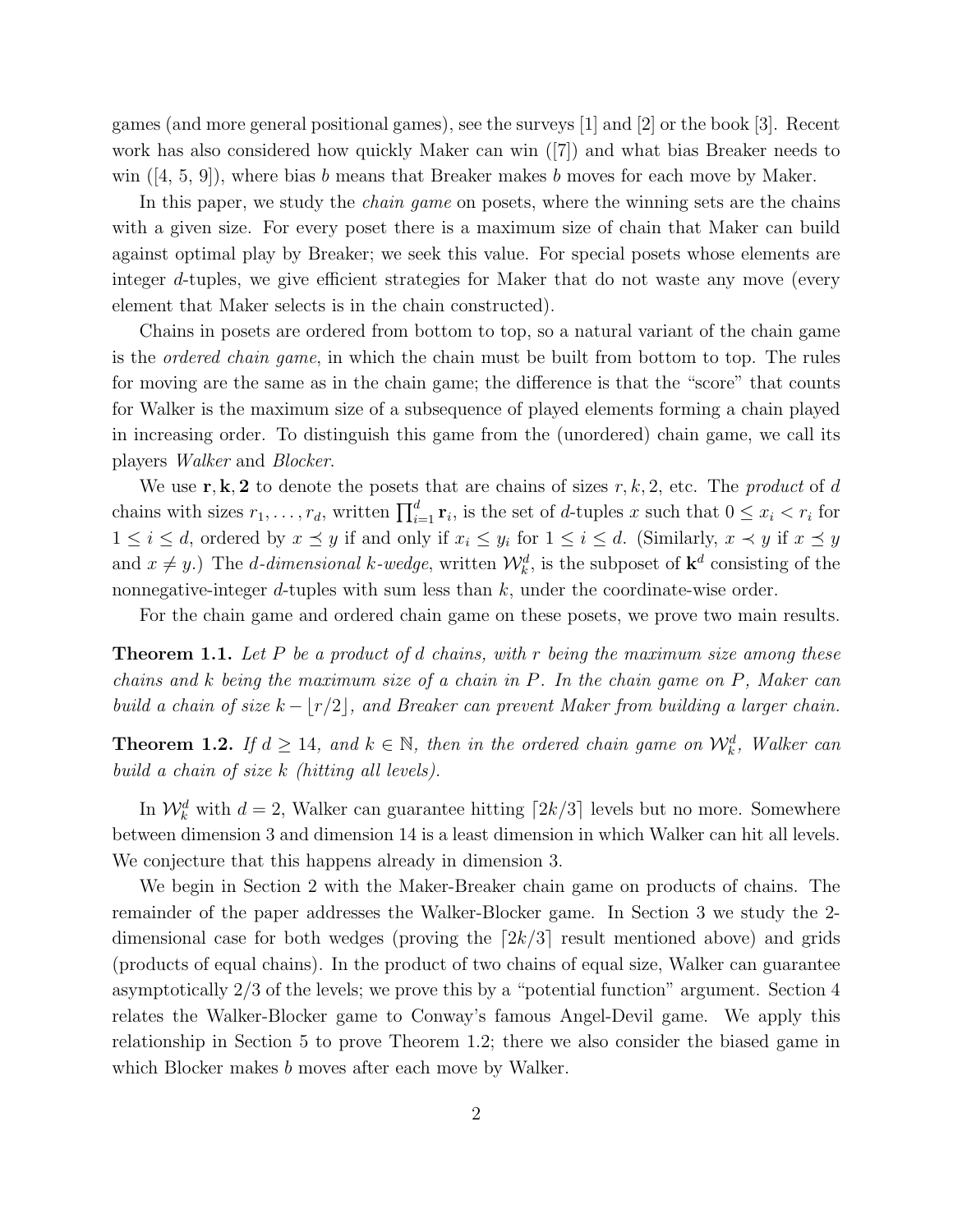#### 2 Maker-Breaker on Chain-products

In a product of chains, we use level  $\ell$  to denote the set of elements whose entries sum to  $\ell$ . A successor of a d-tuple x is a d-tuple y such that  $x \prec y$ . To evoke familiar terminology from games on physical boards, we refer to an element chosen at a particular time as a move and say that the player *plays* that move at that time.

In order to solve the Maker-Breaker game on products of finite chains, we first solve the Walker-Blocker game on products of 2-element chains. We then apply this lemma to build an optimal strategy for Maker in the unordered chain game on arbitrary finite chain-products. Let  $[d] = \{1, \ldots, d\}$ . There is a natural isomorphism from  $2^d$  to the lattice of subsets of  $[d]$ in which each binary d-tuple x is mapped to  $\{i: x_i = 1\}.$ 

**Lemma 2.1.** For  $d \geq 2$ , let P' be the poset obtained from  $2^d$  by deleting the top element and the bottom element. The maximum size of a chain in  $P'$  is  $d-1$ , and Walker can build a chain of size  $d-1$  in  $P'$ , even if Blocker moves first.

*Proof.* View the elements of  $P'$  as subsets of [d]. On his kth turn, Walker plays a move S at level k such that (i) S is above all his previous moves and (ii) Blocker has played no successor of S. Successfully executing this strategy for  $d-1$  turns builds a chain of size  $d-1$ .

Let S be the previous move by Walker. If Blocker responded with a move not a successor of S, then Walker can add any element to S. Otherwise, since the highest level of  $P'$  is  $d-1$ , the move by Blocker omits some  $e \in [d]$ . Walker now plays  $S \cup \{e\}$  and restores the property that no successor of the current move has been played.  $\Box$ 

Since Walker can build a chain hitting all levels in  $P'$ , we conclude also that Maker can build a chain hitting all levels in the unordered game. The latter statement, along with the freedom to let Breaker move first, is what we need to analyze arbitrary chain-products. Since Maker need not take the elements of a chain in order, Maker can build chains independently in different copies of the poset  $P'$  in Lemma 2.1; they will combine to form a large chain.

To show optimality of the resulting strategy for Maker, we present a strategy for Breaker. Since every chain in a chain-product is contained in a longest chain, it suffices to give a pairing strategy for Breaker that guarantees blocking enough of every longest chain.

**Theorem 2.2.** Let  $P = \prod_{i=1}^{d} \mathbf{r}_i$ . In the unordered chain game on P with  $r = \max_i r_i$ , Maker can guarantee building a chain of size  $k - |r/2|$ , where k is the maximum size of a chain in P, and Breaker can keep Maker from building any larger chain.

*Proof.* The elements of P are the d-tuples x such that  $0 \leq x_i \leq r_i$  for  $1 \leq i \leq d$ . By symmetry, we may assume that  $r = r_d = \max_i r_i$ . For  $0 \leq j < r$ , let  $z_j$  be the element of P whose *i*th coordinate is min $\{j, r_i - 1\}$ . For  $1 \leq j < r$ , let  $A_j$  be the subposet of P consisting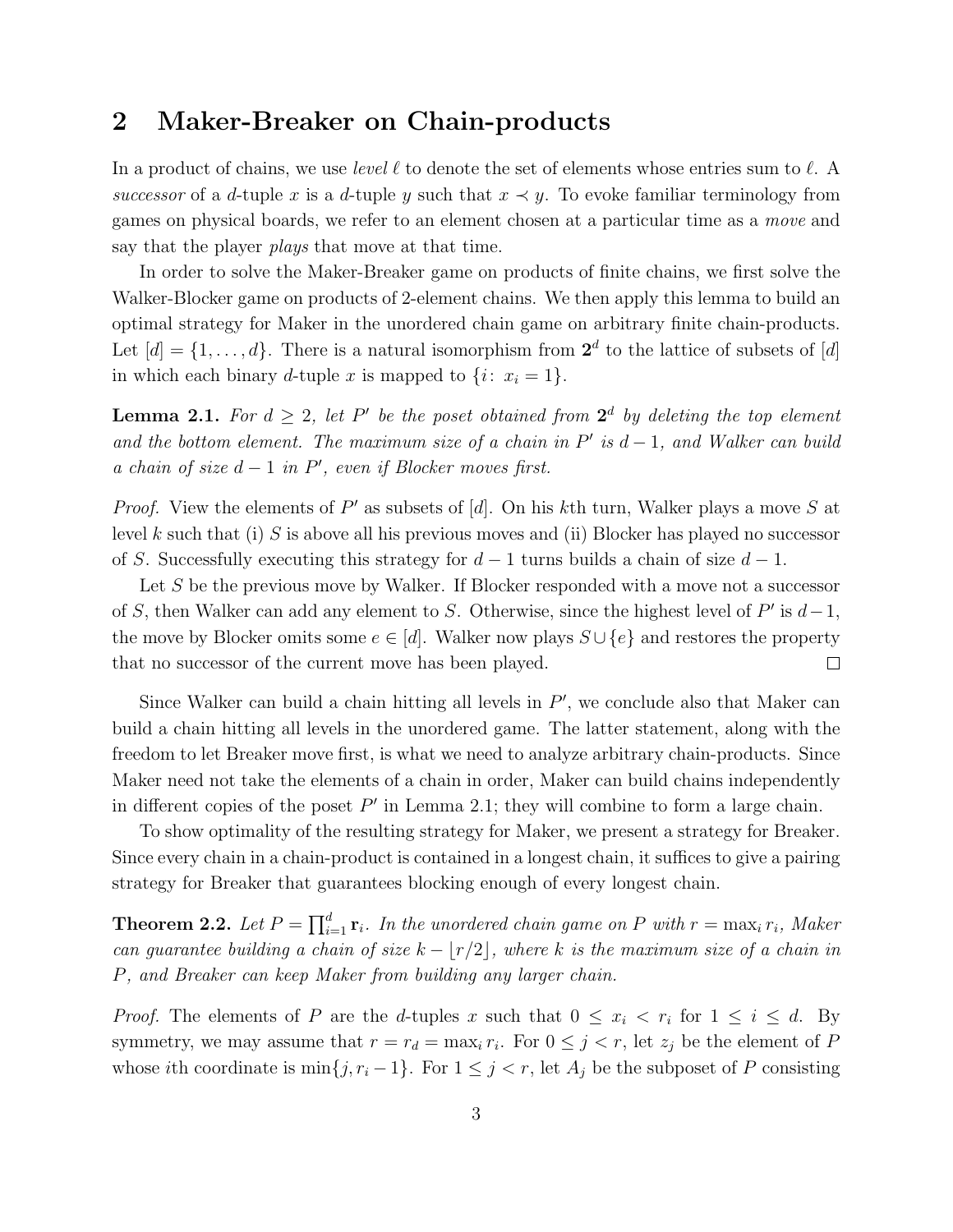of all x such that  $z_{j-1} \prec x \prec z_j$ . See Fig. 1, where  $\{z_0, \ldots, z_{r-1}\}$  are in bold. Note that  $z_0 \prec \cdots \prec z_{r-1}$ , that  $A_1, \ldots, A_{r-1}$  are pairwise disjoint, and that each  $A_j$  is isomorphic to the poset  $P'$  of Lemma 2.1 for some dimension (as j increases beyond some  $r_i$ , the dimension decreases). Fig. 1 illustrates  $A_1, \ldots, A_{r-1}$ .



Figure 1: Maker strategy for chain-products

The key to Maker's strategy is that chains in  $A_1, \ldots, A_{r-1}$  combine with  $\{z_0, \ldots, z_{r-1}\}$ to form a chain in P. Let  $Z = \{z_0, \ldots, z_{r-1}\}$ . Maker begins by playing an element in Z. When Breaker plays an element in  $Z$ , Maker responds by playing another element in  $Z$  if one is available. Maker treats each subposet  $A_j$  as an instance of the poset P' of Lemma 2.1; when Breaker plays in  $A_j$ , Maker responds using the strategy of Lemma 2.1. When Breaker plays any other move, Maker plays to increase the chain in some  $A_j$  or Z.

By Lemma 2.1, Maker obtains in each  $A_j$  a chain hitting all levels. These combine with Z to form a long chain in P. The only levels that Maker misses are those containing an element of Z played by Breaker. Maker's strategy ensures that Breaker plays at most  $\frac{|Z|}{2}$  such moves. Since  $|Z| = r$ , the bound follows.

To prove optimality, Breaker uses a pairing strategy. For all j with  $0 \leq j < \lfloor r/2 \rfloor$  and all  $(x_1, \ldots, x_{d-1})$ , Breaker pairs the elements  $(x_1, \ldots, x_{d-1}, 2j)$  and  $(x_1, \ldots, x_{d-1}, 2j + 1)$ . When Maker plays a paired element, Breaker plays its mate; when Maker plays an unpaired element, Breaker responds arbitrarily. We show that Maker misses at least  $|r/2|$  elements from every maximal chain.

Given a maximal chain X, let  $X_j$  be the subchain of X consisting of all elements whose last coordinate has value j, for  $0 \leq j \leq r-1$ . Let x be the last element of X in  $X_{2m}$ , and let y be the first element of X in  $X_{2m+1}$  (note that X cannot skip any  $X_j$ ). Since Breaker has paired x with y, Maker misses at least one of these. Thus in every maximal chain Maker misses elements from at least  $|r/2|$  levels.  $\Box$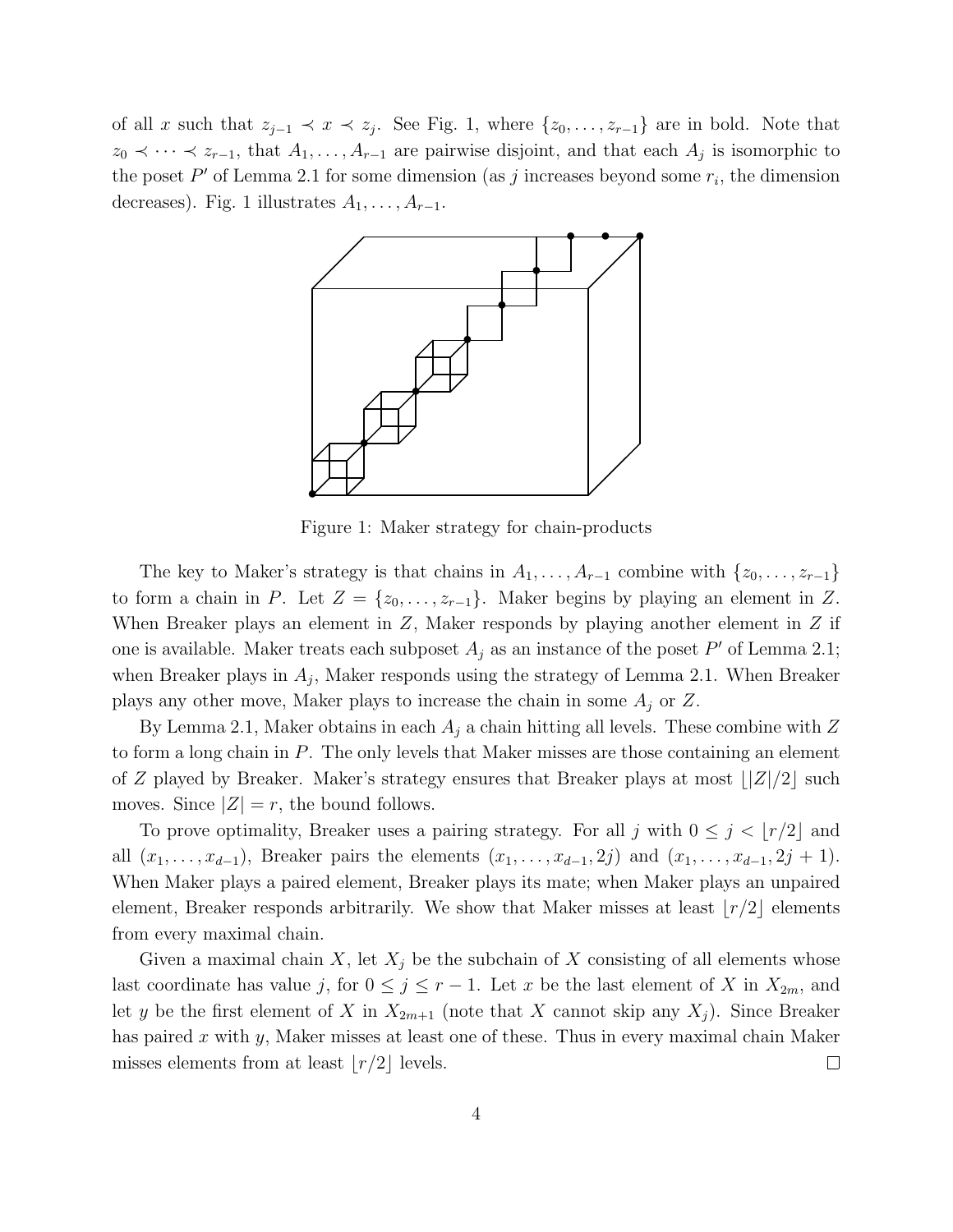#### 3 Walker-Blocker in Two Dimensions

For the Walker-Blocker game, wedges are easier to analyze than chain-products, because the poset formed by the successors of any element is isomorphic to a truncation of the same wedge by discarding the highest levels. This allows Walker to define a strategy locally. In a chain-product, when the top of a growing chain reaches the maximum in a given coordinate, no further moves in that direction are possible. Blocker may be able to take advantage of Walker being "trapped in a corner". To overcome this, Walker may need to look farther ahead to plan a strategy.

In this section, we first give an exact solution for the Walker-Blocker game on  $\mathcal{W}_k^2$ . We then express Walker's strategy in a more general way using a "potential function" to show that asymptotically as big a chain can be built in the game on the product of two  $(k + 1)$ element chains as on the wedge  $\mathcal{W}^2_{2k+1}$  that contains it.

**Theorem 3.1.** In the ordered chain game on  $\mathcal{W}_k^2$ , Walker can build a chain of size  $\lceil 2k/3 \rceil$ in  $[2k/3]$  moves. Also, Blocker can prevent Walker from building a larger chain.

Proof. We present a strategy in which Walker follows a single chain, with no wasted moves. Walker first plays  $(0, 0)$ . For each subsequent move, Walker plays a successor of his previous move; among all unchosen successors, he plays one at the lowest level. A level containing a move by Walker is "won by Walker". After a move  $(a, b)$ , Walker next plays at level  $a+b+1$ unless Blocker has already played both  $(a + 1, b)$  and  $(a, b + 1)$ . We then say that Blocker wins level  $a + b + 1$ .

Since Blocker spends at least two moves in a level to win it, while Walker spends only one move per level won, the number of levels that have been won by Walker is always at least twice the number won by Blocker. At the end of the game all  $k$  levels have been won by one player or the other; hence Walker has won at least  $[2k/3]$  levels.

For the upper bound, we present a strategy for Blocker to keep Walker from building a larger chain. If Walker's previous move was at  $(a, b)$  and exactly one of  $(a + 1, b)$  and  $(a, b+1)$  have been played, then Blocker plays the other. If neither of them has been played, then Blocker plays  $(a + 1, b + 1)$ , if available. Otherwise, Blocker plays an arbitrary move.

Once the game has finished, let  $(a, b)$  be an element on a largest chain C that was occupied by Walker in order. If when Walker played  $(a, b)$  one of  $(a + 1, b)$  and  $(a, b + 1)$  had already been played, then C has no element from level  $a + b + 1$ . If C has an element x from level  $a + b + 1$ , then before x was played the element  $(a + 1, b + 1)$  was played by one of the players. Blocker next ensures that the other successor of x at level  $a + b + 2$  is occupied, thus preventing C from having an element from level  $a + b + 2$ .

We have shown that Blocker's strategy prevents Walker from building a chain in order that hits three consecutive levels. Hence Walker wins at most  $\lceil 2k/3 \rceil$  levels.  $\Box$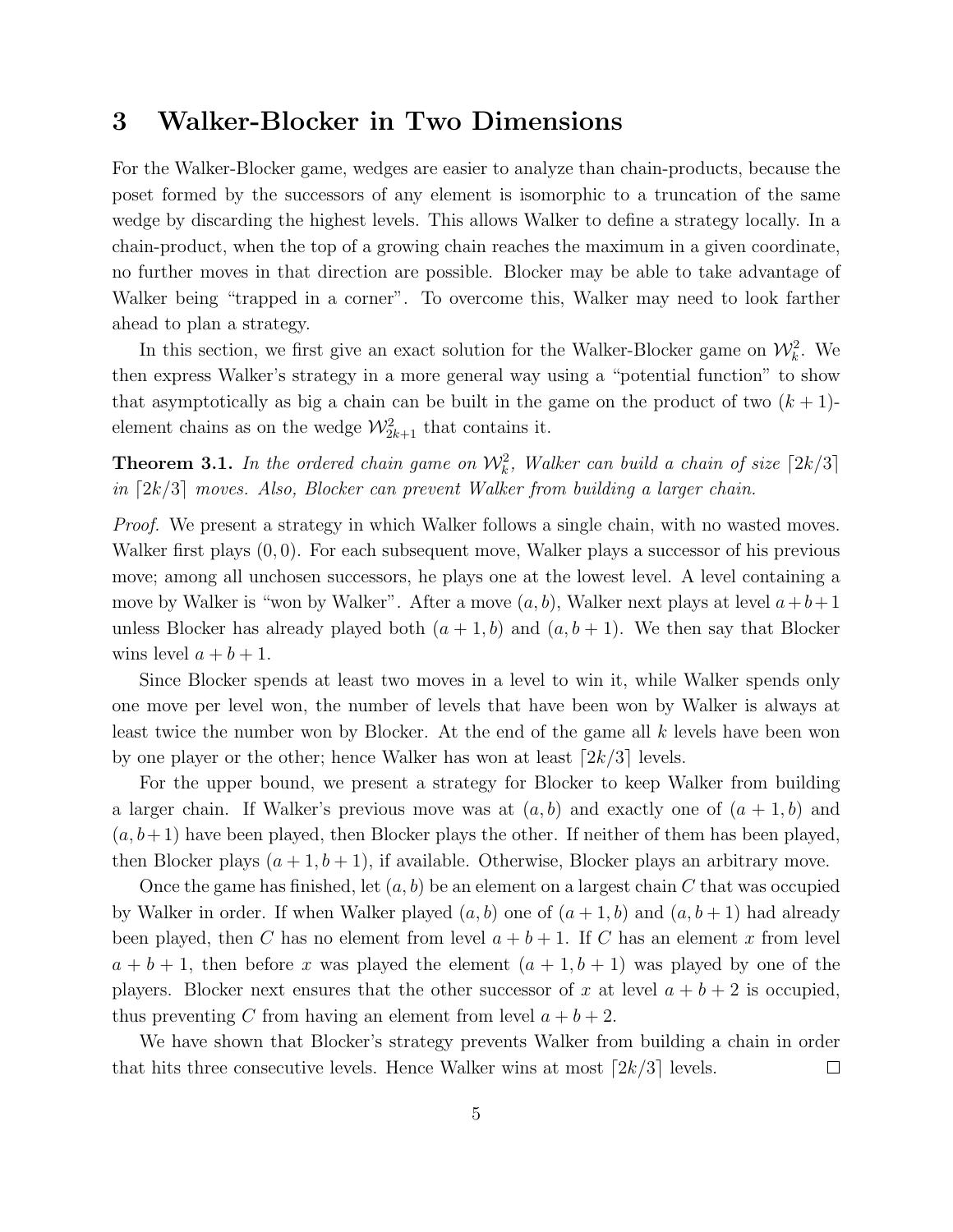In efficient strategies, where all moves by Walker form a chain, we refer to the most recent move by Walker as the *head* of the chain. A more global view of the strategy for Walker uses a potential function to measure the difficulty that Walker faces in the levels above the head.

We define a potential function to measure the future levels that Walker may need to skip. Thus Walker wants to keep the potential small. When Walker skips a level, the potential will decrease by 1. Other moves by Walker will not increase the potential. A move by Blocker will increase the potential by at most 1/2. We design such a potential and strategy for  $\mathcal{W}_{2k+1}^2$ and use it to show that even when the game is restricted to the subposet  $(k + 1)^2$ , Walker can still win asymptotically 2/3 of the levels.

Blocker's move at a position  $(c, d)$  makes it harder for Walker to win level  $c + d$ . To measure this difficulty when the head is at  $(a, b)$ , we define the *influence* of  $(c, d)$  on  $(a, b)$ , where  $a \leq c$  and  $b \leq d$ , to be  $\binom{c'+d'}{d'}$  $\binom{+d'}{d'} 2^{-(c'+d')}$ , where  $(c', d') = (c, d) - (a, b)$  (the influence is 0 if  $a > c$  or  $b > d$ ). We write  $f_{a,b}(c,d)$  for the influence of  $(c,d)$  on  $(a,b)$ . Define the *potential*  $\Phi_{a,b}$  to be the total influence on  $(a,b)$  of the moves Blocker has played. Large potential is good for Blocker.

To motivate these definitions, note that the influence of  $(c,d)$  on  $(a,b)$  equals the probability that a random walk from  $(a, b)$  to level  $c + d$  will end at position  $(c, d)$ , where the walk iteratively increases a randomly chosen coordinate by 1. Let  $(a, b)$  be the current head of the chain, and let  $(c, d)$  be another position. The average of the influences of  $(c, d)$  on  $(a + 1, b)$ and  $(a, b + 1)$  equals the influence of  $(c, d)$  on  $(a, b)$ . Walker will want to choose the option that produces the smaller potential.

**Theorem 3.2.** In the ordered chain game on  $(k + 1)^2$ , Walker can build a chain hitting more than  $\frac{2}{3}(2k+1) - 4\sqrt{k \ln k}$  of the  $2k+1$  levels, and this is asymptotically sharp.

*Proof.* Since Blocker can limit Walker to winning  $\lceil (2/3)(2k+1) \rceil$  levels in  $\mathcal{W}_{2k+1}^2$ , Walker can do no better on the subposet  $(k + 1)^2$ . Hence it suffices to prove the lower bound.

Consider the game on  $\mathcal{W}_{2k+1}^2$ . At a given time, let  $S(a, b)$  denote the set of elements at or above  $(a,b)$  that Blocker has played. Recall that the potential  $\Phi_{a,b}$  at a point  $(a,b)$  is  $\sum_{(c,d)\in S(a,b)} f_{a,b}(c,d).$ 

We have noted that always  $f_{a,b}(c,d) = \frac{1}{2} [f_{a+1,b}(c,d) + f_{a,b+1}(c,d)]$ . When the head of the chain is at  $(a,b)$ , we have  $(a,b) \notin S(a,b)$ , and hence summing over  $S(a,b)$  yields  $\Phi_{(a,b)} =$ 1  $\frac{1}{2}(\Phi_{(a+1,b)} + \Phi_{(a,b+1)})$ . To keep the potential small, Walker wants to move to whichever of  $(a + 1, b)$  and  $(a, b + 1)$  has smaller potential.

If this strategy directs Walker to play a move  $(a', b')$  that Blocker already played (that is,  $(a', b') \in S(a, b)$ , then Walker simply computes the choice the strategy would make from  $(a', b')$  instead. The influence of  $(a', b')$  on  $\Phi_{a', b'}$  is 1, and by skipping  $(a', b')$  this influence is lost. Thus when Walker chooses a successor of  $(a', b')$ , the potential decreases by (at least)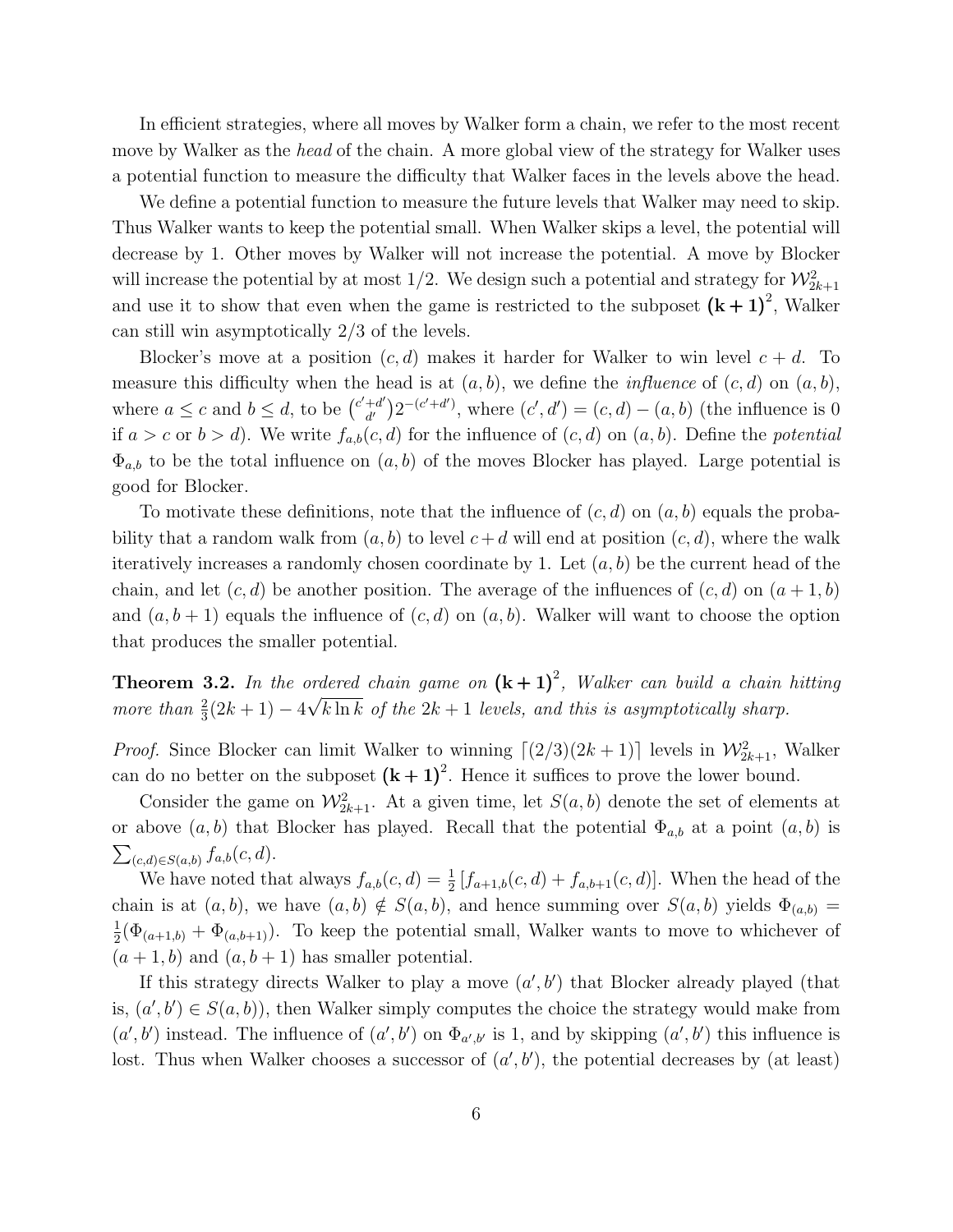1. Walker may skip several levels before the preferred option is available, decreasing the potential by 1 for each level skipped.

Since Blocker cannot play where Walker just played, the increase in potential from Blocker's move is at most  $1/2$ . Since the potential is 0 at the start and the end of the game, Blocker must make at least two moves for every level skipped by Walker. Walker wins a level for each move played, so Walker wins at least twice as many levels as are skipped.

In order to restrict play to  $(k + 1)^2$ , which is a subposet of  $\mathcal{W}_{2k+1}^2$ , we grant Blocker initially all moves that are outside  $(k + 1)^2$ . The key observation, which we formalize below, is that all of these free moves for Blocker increase the potential only by  $o(k)$ . Since again the potential decreases to 0 at the end, Walker loses at most  $o(k)$  more levels than in the original game on  $\mathcal{W}_{2k+1}^2$ , and hence Walker gets at least the fraction  $2/3 - o(1)$  of the  $2k+1$ levels. (Here  $o(g(k))$  denotes any function of k whose ratio to  $g(k)$  tends to 0 as  $k \to \infty$ .)

To bound the initial influence of the forbidden moves, recall that  $f(c,d)$  is the probability that a random walk from  $(0, 0)$  to level  $c+d$  ends at  $(c, d)$ . The distribution of the endpoint is the standard binomial distribution for  $c + d$  trials. Let  $X_n$  be the binomial random variable counting the heads in  $n$  flips of a fair coin. The initial value of the potential function is  $\sum_{n=k+1}^{2k} \Pr(|X_n - n/2| > k - n/2)$ . Let  $k' = \left[\sqrt{2k \ln k}\right]$  and  $n_0 = 2k - k'$ . For each n greater than  $n_0$ , the probability is at most 1. For  $n \leq n_0$ , we use the well-known Chernoff bound.

The Chernoff bound states that  $Pr(|X_n - n/2| > nt) \leq 2e^{-2nt^2}$ ; we apply it with  $t =$  $k/n - 1/2$ . Since  $2nt^2$  increases as n decreases, we may assume  $n = n_0$  and use  $2e^{-2n_0t^2}$  as a bound on the contribution from these terms. We have  $n_0 = 2k(1-x)$ , where  $x = k'/2k$  $\sqrt{\ln k/(2k)}$ . Also,  $2t = \frac{1}{1-x} - 1 = \frac{x}{1-x}$ . We compute

$$
2n_0t^2 = \frac{n_0}{2}(2t)^2 = k(1-x)\frac{x^2}{(1-x)^2} > kx^2 > \frac{1}{2}\ln k.
$$

Thus  $2e^{-2n_0t^2} < 2k^{-1/2}$ , bounding the total contribution from these terms by  $2\sqrt{k}$ . From the k' terms with largest n, the bound on the total is  $\left[\sqrt{2k \ln k}\right]$ . Hence the initial potential is less than  $4\sqrt{k \ln k}$ . As a result, Walker misses fewer than  $4\sqrt{k \ln k}$  levels in addition to the  $(1/3)(2k+1)$  levels missed by the earlier argument.  $\Box$ 

#### 4 Angel-Devil Games on Digraphs

In this section, we define a slightly more general version of Conway's famous Angel-Devil game [6]. We show in the next section that this game is closely related to the Walker-Blocker game on  $\mathcal{W}_k^d$ , and we will translate known results about the Angel-Devil game to apply there.

A rooted digraph is a digraph G, possibly with loops, with one vertex designated as the root or start vertex. The *Angel-Devil game* is played on an infinite rooted digraph G by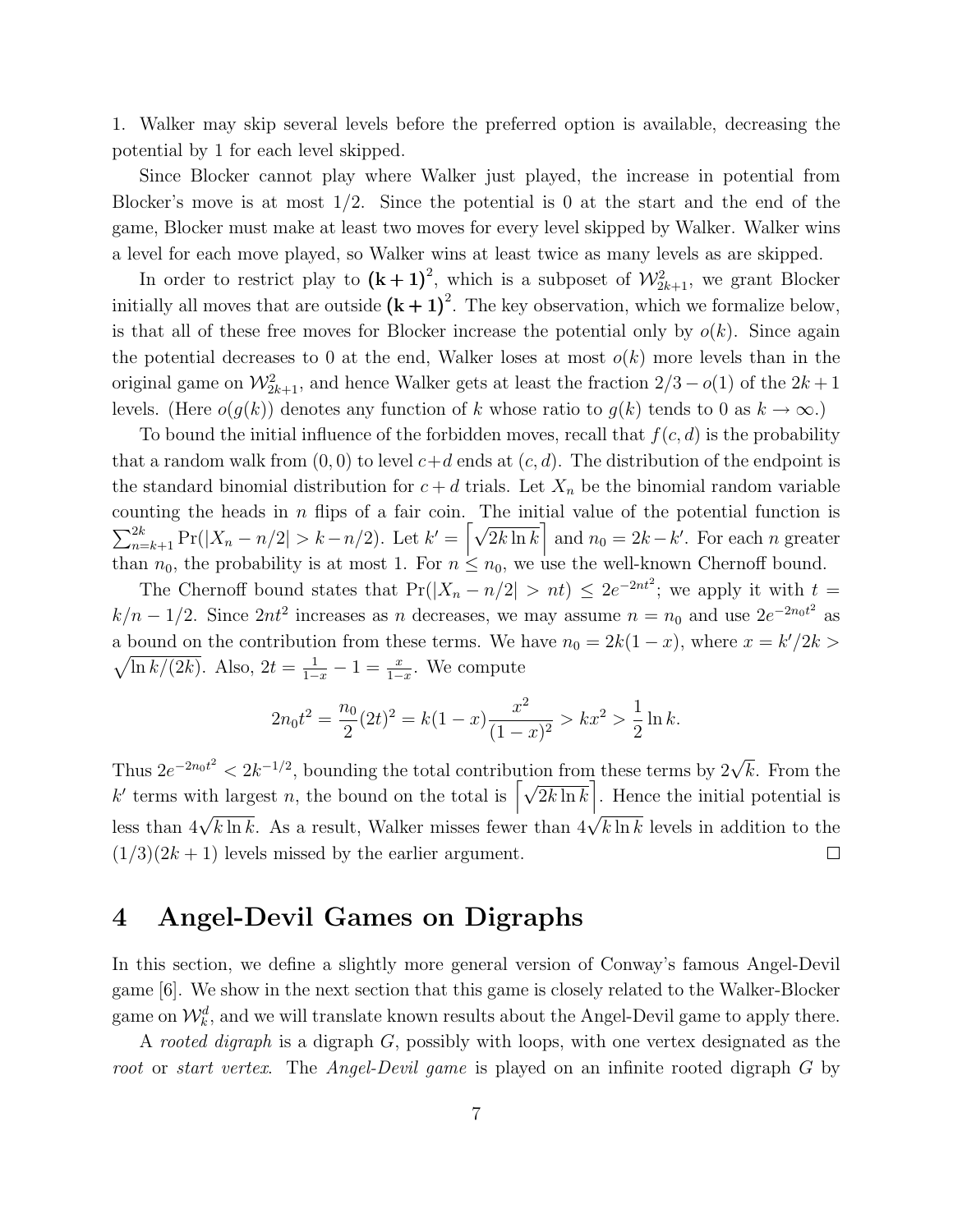two players, Angel and Devil. Angel and Devil alternate turns. Angel moves to an available out-neighbor of the current position (except that Angel's first move is at the root vertex), and then Devil burns at most one vertex, forever denying Angel its use.

Devil wins if Angel is ever unable to move, meaning that all out-neighbors of the current position are burned. Angel wins by having a strategy to move forever. When every vertex of G has finite outdegree, an equivalent statement of the victory condition for Angel is that for every natural number n, Angel has a strategy to guarantee moving for  $n$  turns.

The classical Angel-Devil game is played on the points of an infinite grid, with Angel starting at the origin and then having the first move (via some edges). We can play this game in our model by setting the root to the vertex Angel reaches before Devil's first move.

Remark 4.1. As noted by Conway, one may grant that Devil burns Angel's current position and its out-neighbors not chosen for the next move. If there is a way for some winning strategy to return to the current vertex or its out-neighborhood, then Angel does at least as well by making the subsequent move to an out-neighbor now. Similarly, Devil never needs to burn the vertex Angel is leaving.

Rooted acyclic digraphs are closely related to *rooted posets*, which are posets having a unique minimal element  $x_0$  called the *root*. A k-prefix in a rooted poset is a chain of size k consisting of elements  $x_0, \ldots, x_{k-1}$  such that  $x_0$  is the root and  $x_i$  covers  $x_{i-1}$  for  $1 \leq i \leq k$ . The top element of a prefix is its *head; climbing* a prefix means following it in order.

The k-prefix game on a rooted poset P is the Walker-Blocker game in which Walker must climb a k-prefix to win. Winning does not require the k-prefix to be followed consecutively; there may be dead ends along the way. If Walker wins the  $k$ -prefix game on  $P$ , then Walker can build a chain of size k in the ordered chain game, since a k-prefix is a k-chain with the additional requirements of skipping no levels and starting at the bottom. We say that Blocker wins the *prefix game* on P (with no prefix size specified) if Blocker wins the k-prefix game on  $P$  for some  $k$ .

We prove that the prefix game on a rooted poset  $P$  is equivalent to the Angel-Devil game on the rooted cover digraph of P. This is not immediately obvious because, unlike Angel, Walker can backtrack and take an alternative climbing route when blocked. Thus Walker is stronger than Angel in the corresponding game, and it is easy to obtain a winning strategy for Walker from a winning strategy for Angel.

**Theorem 4.2.** Let P be a rooted poset with minimal element  $x_0$ , and assume that every element of P is covered by finitely many other elements. Let G be the rooted digraph with start vertex  $x_0$  that is the cover digraph of P. Blocker wins the prefix game on P if and only if Devil wins the Angel-Devil game on G.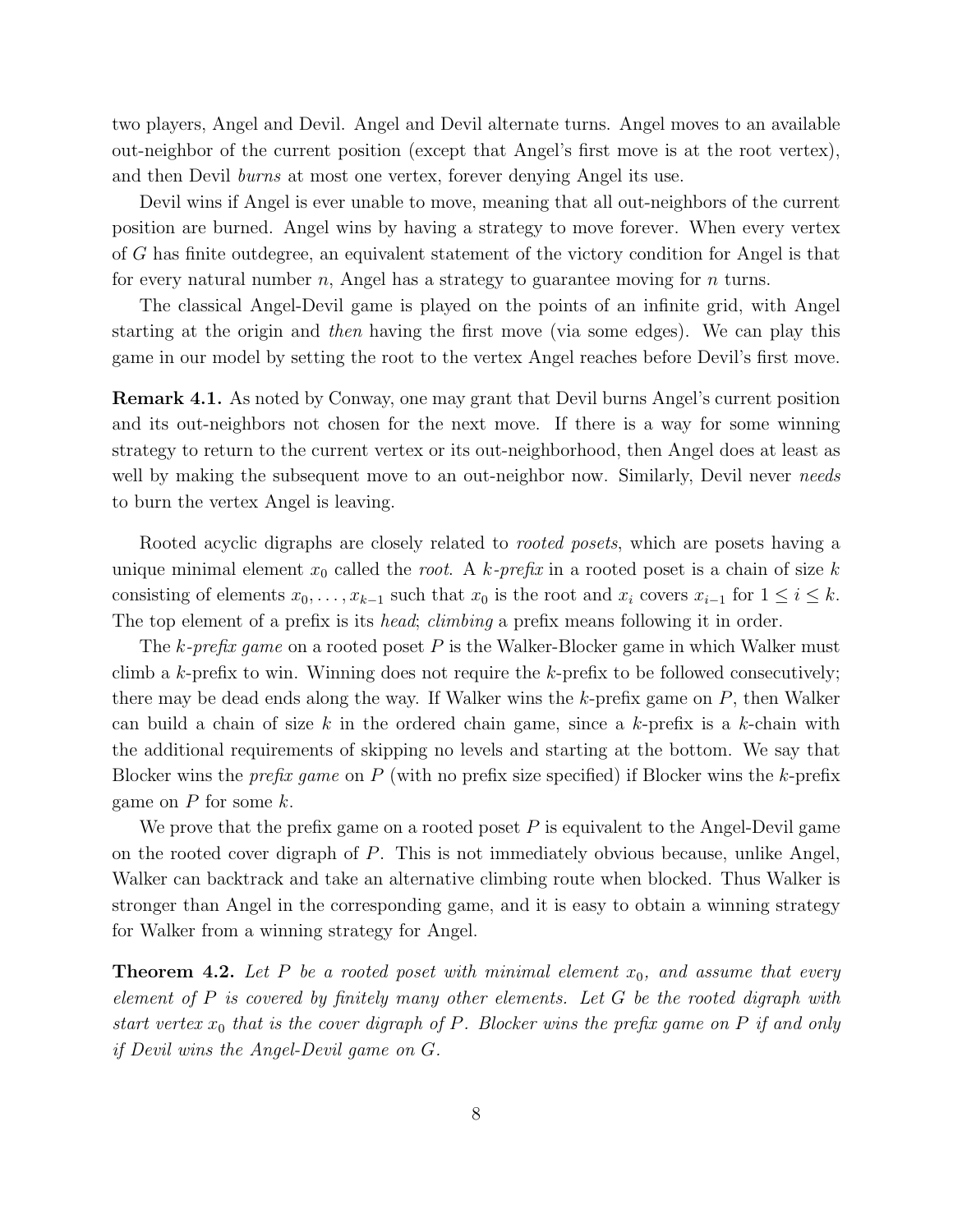*Proof.* Walker can copy a winning Angel strategy. Both begin at  $x_0$  and thereafter remain at corresponding vertices. Walker views a move by Blocker as a move by Devil and uses Angel's response as a Walker move in the prefix game. This keeps Walker at the same vertex as Angel, so the process continues. If Angel wins in  $G$ , then Walker wins in  $P$ .

To prove the converse, we obtain a winning strategy for Blocker from a winning strategy for Devil by comparing prefixes in  $P$  and possible histories of game positions for Angel. Suppose that Devil plays a winning strategy. A prefix  $(x_0, \ldots, x_k)$  in P is legal if Angel can play  $x_0, \ldots, x_k$  (ignoring other Walker moves) in order against Devil's strategy. Let  $(y_0, \ldots, y_k)$  be the list of responses by Devil. If at some time  $\{y_0, \ldots, y_k\}$  have all been played in the Walker-Blocker game, then at that time (and thereafter) the prefix  $(x_0, \ldots, x_k)$ is defended. Blocker aims to end each move having maintained the following invariant: For every element of P that is the head of a legal prefix that has been climbed by Walker, at least one legal prefix with that head is defended.

Suppose that the invariant holds before Walker plays  $x$ . If  $x$  does not extend any climbed prefix that is legal, then the set of climbed legal prefixes does not change. Hence the invariant holds regardless of Blocker's response, and we need not refer to the Angel-Devil game.

Otherwise, x extends in the Walker-Blocker game at least one climbed prefix that is legal. By the invariant, some such prefix  $(x_0, \ldots, x_k)$  is defended. Let  $y_0, \ldots, y_k$  be Devil's responses when Angel plays  $x_0, \ldots, x_k$  in order. Since  $(x_0, \ldots, x_k)$  is defended, all of  $\{y_0, \ldots, y_k\}$  have been played in the Walker-Blocker game at this time, before Walker plays x. Since Walker plays x now,  $x \notin \{y_0, \ldots, y_k\}$ . Hence Devil has not played x in response to Angel's imagined moves, so  $(x_0, \ldots, x_k, x)$  is a legal prefix. Let y be Devil's response to x after Devil plays  $(y_0,\ldots,y_k)$  in response to  $(x_0,\ldots,x_k)$ . If y was not yet played in the Walker-Blocker game, then Blocker plays it; otherwise, Blocker can play any element. Now all of  $\{y_0, \ldots, y_k, y\}$ have been played, so  $(x_0, \ldots, x_k, x)$  is defended, and the invariant is maintained.

Since we are using a winning strategy for Devil on  $G$ , the poset  $P$  does not have legal prefixes beyond some length. We showed above that when  $x$  is the head of a prefix climbed by Walker, also  $x$  is the head of a legal prefix. Hence Walker cannot climb prefixes beyond some length  $k$ , and Blocker wins the prefix game.  $\Box$ 

It is difficult to devise winning strategies in Angel-Devil games. To benefit from the few explicit strategies that are known, we seek ways to transfer these strategies between games. We define a type of map from one rooted digraph to another that facilitates such a transfer.

**Definition 4.3.** Let G and H be digraphs with roots  $g_0$  and  $h_0$ . A robust map from G to H is a map  $\phi: V(G) \to V(H)$  with  $\phi(g_0) = h_0$  such that whenever there is an edge from  $\phi(v)$  to w in H, there is also some vertex z in G such that  $\phi(z) = w$  and  $vz \in E(G)$ .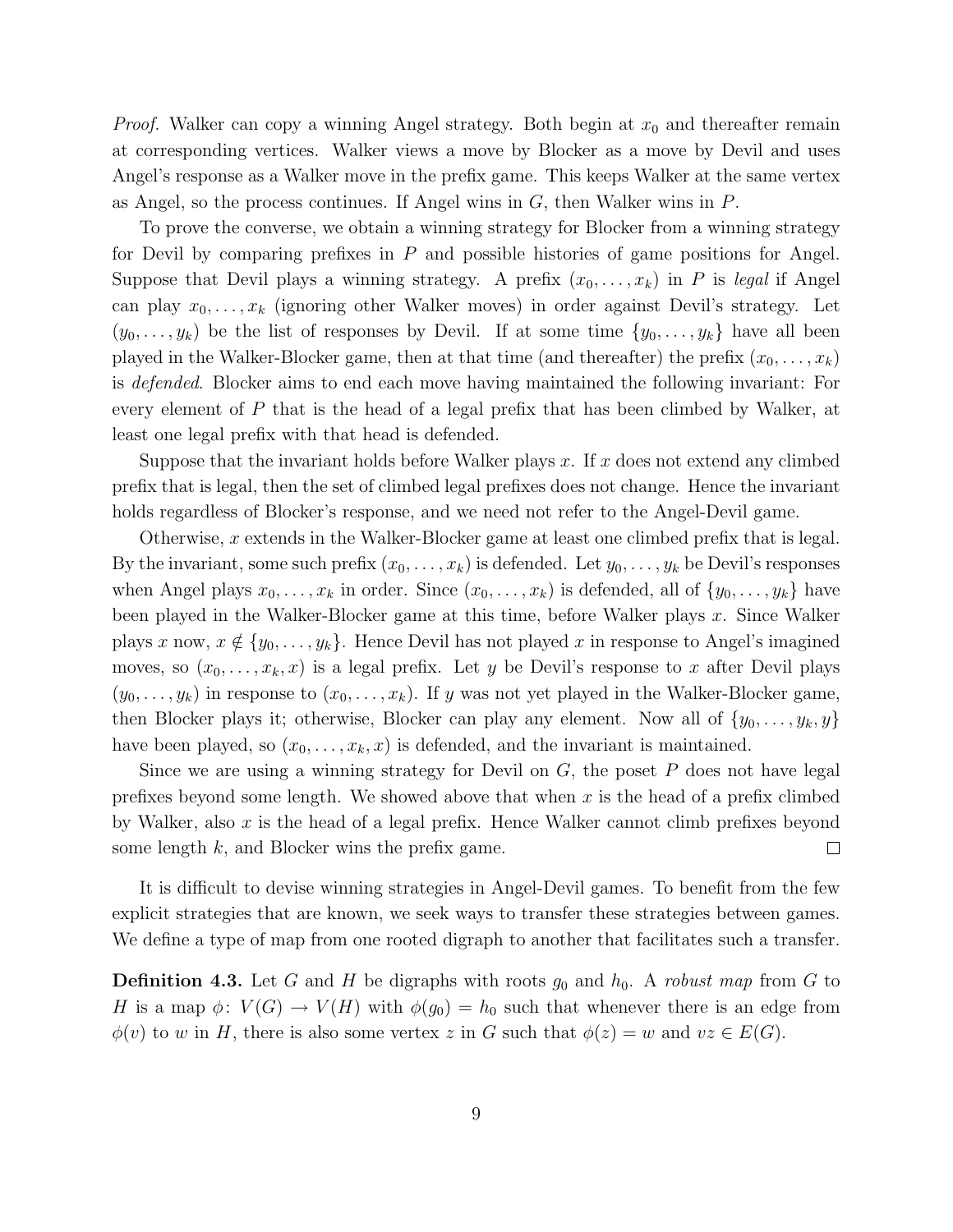Informally, a map is robust if, whenever the image  $\phi(P)$  in H of a path P in G can be extended, P can also be extended to P' in G so that  $\phi(P')$  is the extended path in H.

**Theorem 4.4.** Let G and H be two rooted digraphs, and let  $\phi: G \rightarrow H$  be a robust map from G to H. If Angel wins the Angel-Devil game in H, then Angel also wins in G.

*Proof.* Given a winning strategy for Angel in  $H$ , we define a winning strategy in  $G$ . We play an imaginary game in  $H$  to track and simulate the actual game in  $G$ . The  $G$ -Angel will maintain a position in G that maps under  $\phi$  to the current position of the H-Angel in H. This holds initially, since they both start at the root.

At some time later, let v be the location of the  $G$ -Angel, so the imagined  $H$ -Angel is at  $\phi(v)$ . The G-Devil moves by burning some vertex y in G. The imagined H-Devil burns the corresponding vertex  $\phi(y)$ . The imagined H-Angel has a winning response w for this move. It is possible that  $\phi(v) = \phi(y)$ , in which case the H-Devil is burning the position of the H-Angel. As remarked earlier, the H-Angel can afford to give this position away; alternatively, we view it as being burned while the  $H$ -Angel is on the way to w (that is, Angel can choose  $w$  as soon as it is known what vertex will be burned by Devil).

Since w must be an out-neighbor of the current vertex  $\phi(v)$  in H, the robustness of  $\phi$  guarantees a vertex z in G such that  $vz \in E(G)$  and  $\phi(z) = w$ . The vertex z cannot previously have been burned by the G-Devil, because the imagined H-Devil would have immediately burned w in H to copy that move. Since z is available and  $vz \in E(G)$ , the G-Angel can move to z. This preserves the property that the H-Angel is on the image of the position of the G-Angel, and the game continues. Since the  $H$ -Angel can move forever, the G-Angel also can move forever.  $\Box$ 

#### 5 Walker-Blocker on High-dimensional Wedges

In this section we prove that Walker wins the prefix game on wedge posets of dimension at least 14. The *d*-dimensional wedge, written  $\mathcal{W}^d$ , is the cover digraph of the infinite wedge poset in d dimensions. The vertices are nonnegative integer d-tuples, with  $xy \in E(\mathcal{W}^d)$  if y is obtained from x by increasing one coordinate by 1. The root is  $(0,\ldots,0)$ .

We compare the wedge with the "power-2" Angel-Devil game on  $\mathbb{Z}^2$ . An Angel of power  $k$  can move to any unburned square that is at most  $k$  units away in each horizontal or vertical direction. Thus in the digraph for the power-1 game each vertex has outdegree 8, while in the power-2 game the vertices have outdegree 24. It is known that Devil wins the power-1 game (see Conway [6]), while Angel wins the power-2 game (proved independently by Kloster  $[8]$  and Máthé  $[10]$ ).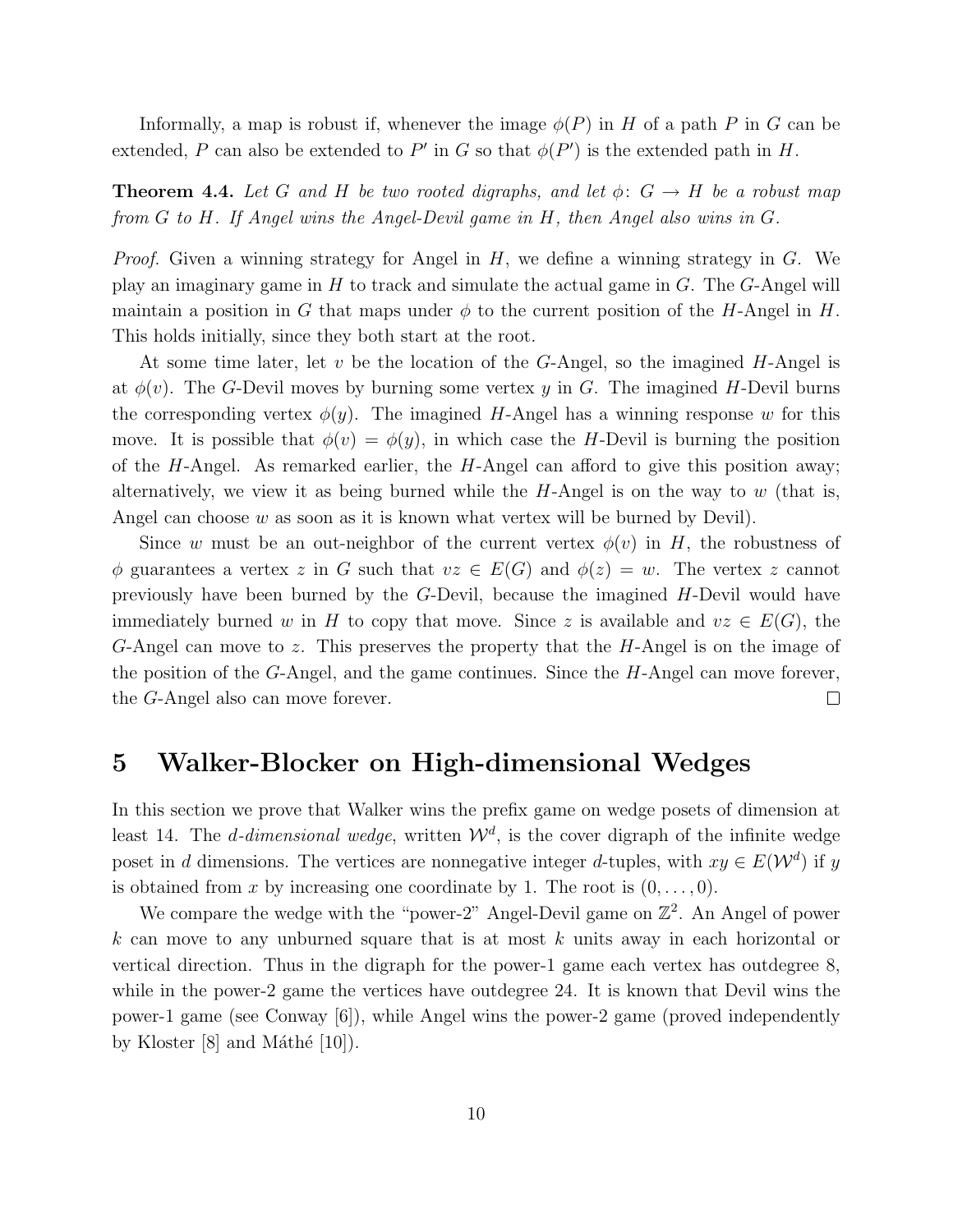To prove our result, we give a robust map from  $\mathcal{W}^{24}$  to the digraph for the power-2 Angel on  $\mathbb{Z}^2$ . Since Angel wins that game, Theorem 4.4 implies that Angel wins on  $\mathcal{W}^d$  when  $d \geq 24$  (a refinement of the argument lowers the bound to  $d \geq 14$ ). By Theorem 4.2, Walker then wins the prefix game on  $\mathcal{W}^d$ , hitting all levels.

The construction of our robust map uses the following intuitive idea: if Angel has d different "types of move" in some digraph, and these moves commute, then we can introduce a (highly redundant) coordinate system on the graph by counting how many times Angel has made each type of move. This coordinate system induces a robust map from  $\mathcal{W}^d$  into the digraph. The following lemma formalizes the idea.

**Lemma 5.1.** If H is a rooted digraph with  $V(H) \subset \mathbb{Z}^n$ , and  $M \subset \mathbb{Z}^n$  is a finite set such that  $xy \in E(H)$  implies  $y - x \in M$ , then there is a robust map from  $\mathcal{W}^{|M|}$  to H.

*Proof.* Let  $d = |M|$ , and let  $m_1, \ldots, m_d$  be the elements of M. Define  $\phi: \mathcal{W}^d \to V(H)$  by  $\phi(x_1,\ldots,x_d) = h_0 + \sum_{i=1}^d x_i m_i$ , where  $h_0$  is the root of H. Since  $\phi(0,\ldots,0) = h_0$ , the start condition is satisfied. Now consider  $(\phi(v), w) \in E(H)$ . We must find  $z \in V(\mathcal{W}^d)$  such that  $\phi(z) = w$  and  $vz \in E(G)$ . Since  $(\phi(x), v) \in E(H)$ , the hypothesis guarantees existence of  $m_i \in M$  such that  $\phi(x) + m_i = v$ . With  $e_i$  denoting the unit vector with 1 in coordinate i, we have  $\phi(x + e_i) = \phi(x) + m_i = v$ , and  $(x, x + e_i) \in E(\mathcal{W}^d)$ . Hence  $\phi$  is robust.  $\Box$ 

The underlying digraphs of the classical Angel-Devil game fit the hypothesis of the lemma, yielding the following corollary:

**Corollary 5.2.** Angel wins the Angel-Devil game on  $\mathcal{W}^d$  for  $d \geq 14$  (and hence also Walker wins the prefix game).

Proof. Since Angel wins the power-2 Angel-Devil game [8, 10], in which Angel always has 24 possible moves expressed as coordinate vectors, Lemma 5.1 and Theorem 4.4 together imply that Angel wins in  $\mathcal{W}^{24}$ . Furthermore, Angel can win that power-2 Angel-Devil game using only moves changing the horizontal coordinate by at most 2 and the vertical coordinate by at most 1 (proved by Wästlund [11]); hence Angel wins in  $\mathcal{W}^{14}$  (and thus in all higherdimensional wedges).  $\Box$ 

In Section 3, we showed that Breaker wins the ordered chain game on the wedge  $W^2$ . The question remains: Who wins when  $3 \leq d \leq 13$ ? We conjecture the following.

**Conjecture 5.3.** For  $d \geq 3$ , Walker wins the prefix game on  $\mathcal{W}^d$ .

Since Walker wins the Walker-Blocker game on wedges except in very small dimensions, it seems fair to give Blocker a chance by introducing bias; in the b-biased game, Blocker occupies b elements after each move by Walker. This is a typical strategy when studying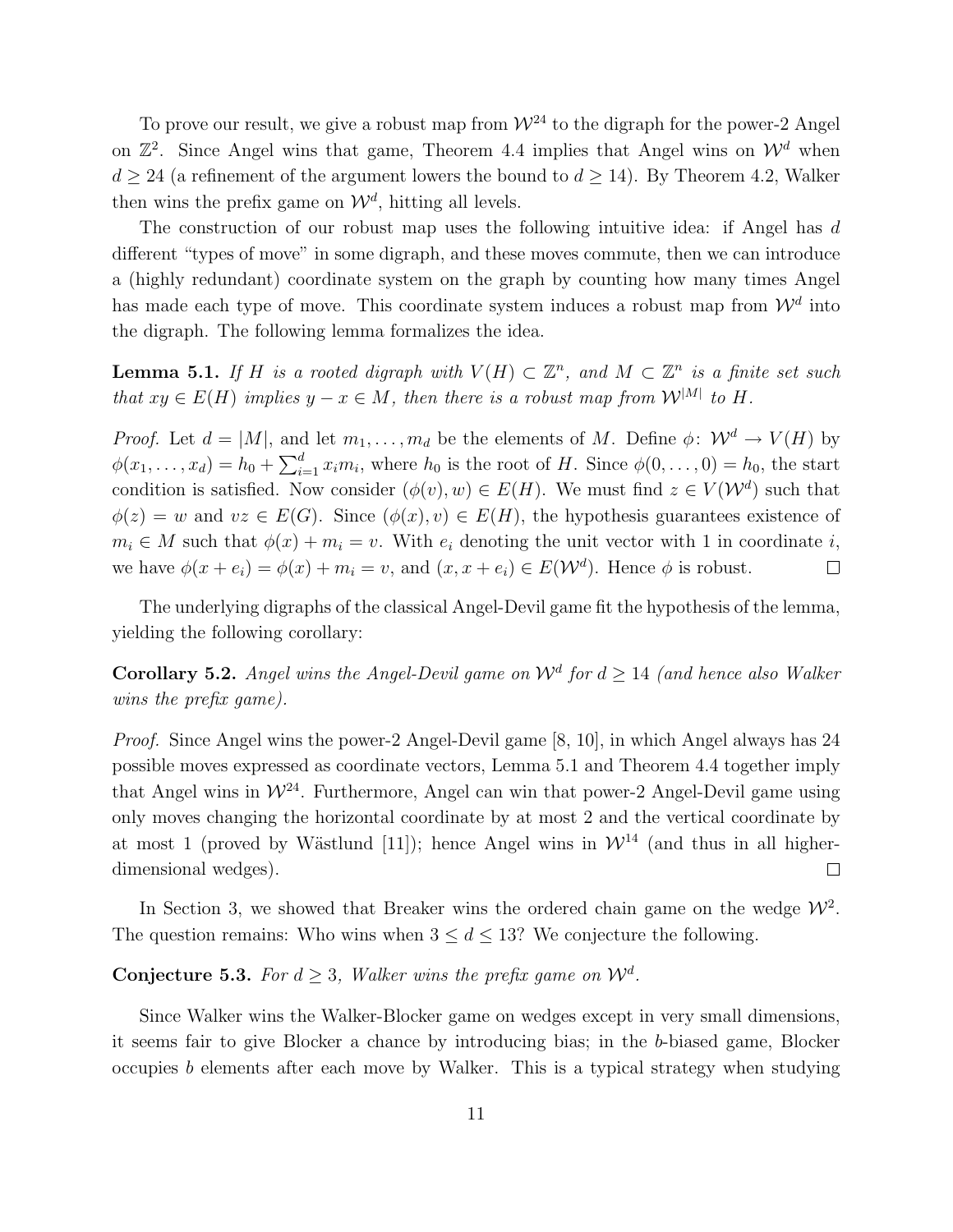Maker-Breaker games won by Maker; how much bias is needed to enable Breaker to win? Here we have another parameter, the dimension of the wedge, so we ask the question a bit differently. The effect is to generalize the question asked in Conjecture 5.3.

**Definition 5.4.** For  $b \in \mathbb{N}$ , let  $f(b)$  be the least d such that Walker wins the Walker-Blocker game with bias b on  $\mathcal{W}^d$ .

Clearly  $f(b) > b$ , since in b dimensions Blocker can immediately occupy all elements covering the first move by Walker. In fact, the function is strictly increasing.

**Proposition 5.5.** If Blocker wins the b-biased prefix game on  $\mathcal{W}^d$ , then Blocker wins the  $(b+1)$ -biased prefix game on  $\mathcal{W}^{d+1}$ .

*Proof.* On each turn Blocker plays the outneighbor of Walker's previous move with coordinate  $d+1$  increased and uses the remaining b moves to play the strategy for d dimensions. Any move by Walker that increases the last coordinate immediately loses a level, so Walker does best by playing the game in d dimensions.  $\Box$ 

To obtain upper bounds, we discuss the effect of bias in the Angel-Devil game. Bias b allows the Devil to burn b vertices on each turn.

**Proposition 5.6.** For  $b \in \mathbb{N}$ , Angel wins the power-2b Angel-Devil game with bias b on  $\mathbb{Z}^2$ . Moreover, Angel can do so while changing the horizontal coordinate by at most 2b and the vertical coordinate by at most b on each turn.

*Proof.* Angel uses a winning strategy for the power-2 game (with bias 1) on  $\mathbb{Z}^2$ . On each turn in the true game, Devil makes b moves. Angel imagines these moves in some order and responds, in the imagined power-2 game, to each move in turn. This leaves Angel at some vertex  $v$ ; Angel moves directly to  $v$  in the true game. After each turn in the true game, Angel sits on the same vertex in both games, and the same vertices have been burned. A technical requirement is that after b rounds of the imagined game, Angel has not returned to the original vertex. This follows from Remark 4.1, where a winning Angel can burn visited vertices and their unused out-neighbors without cost. Now, since Angel wins the imagined game, Angel also wins the true game.

As proved by Wästlund [11] and used in Corollary 5.2, Angel can win the power-2 game by changing the horizontal coordinate by at most 2 and the vertical coordinate by at most 1 on each turn. Thus, in the true game there is a winning strategy that changes the horizontal coordinate by at most 2b and the vertical coordinate by at most b on each turn.  $\Box$ 

Theorem 3.1 shows that  $f(1) > 2$ , and thus Conjecture 5.3 is the statement that  $f(1) = 3$ . Propositions 5.5 and 5.6 yield general lower and upper bounds on  $f(b)$ . We can improve them slightly.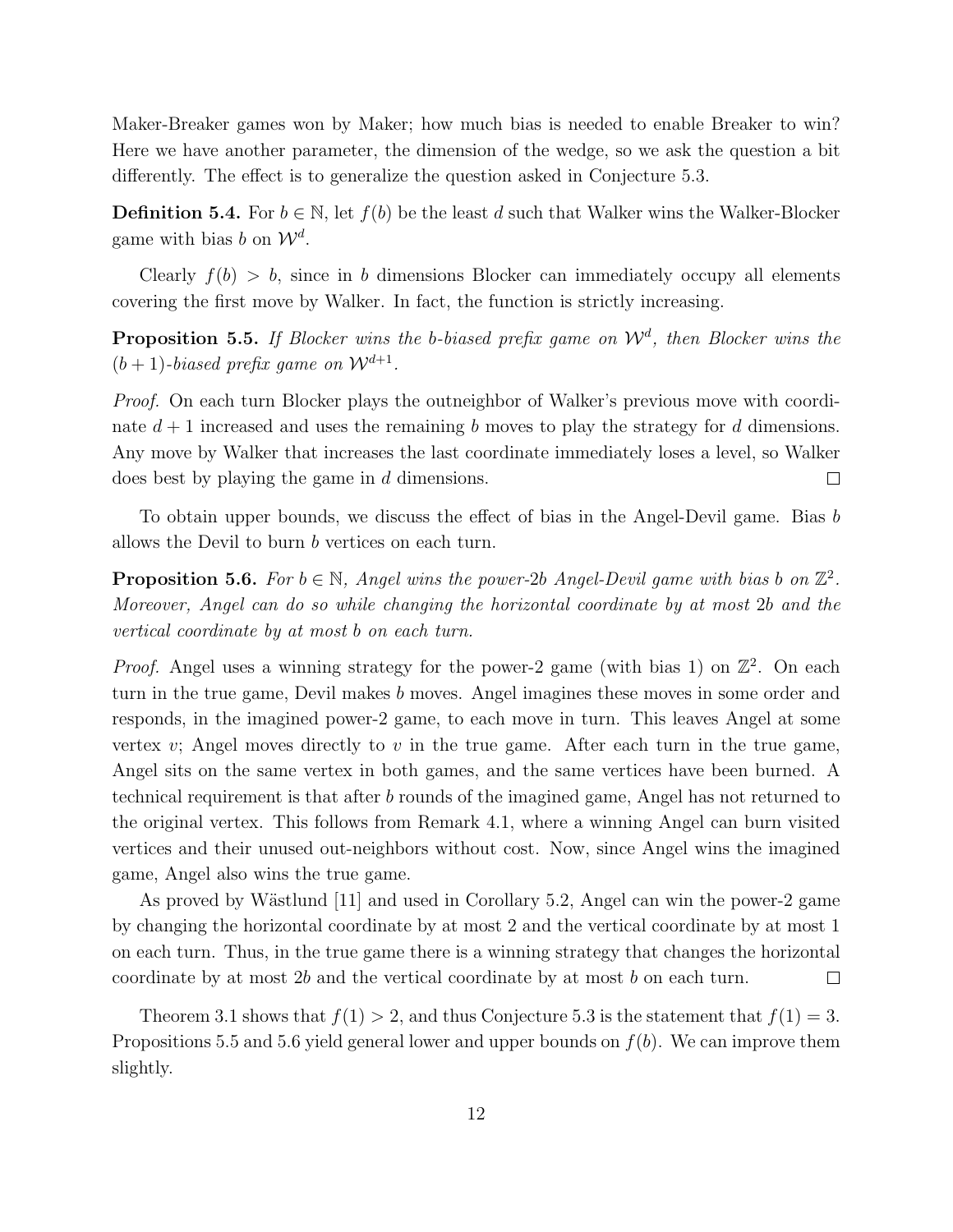**Proposition 5.7.**  $f(b) > b + 2$  for  $b ≥ 3$ , and  $f(b) ≤ (4b + 1)(2b + 1) - 15$  for  $b ≥ 2$ .

*Proof.* From Proposition 5.6, the same arguments used to prove Corollary 5.2 yield  $f(b) \leq$  $(4b+1)(2b+1) - 1$ . However, Remark 4.1 implies that within the  $(4b+1)$ -by- $(2b+1)$ rectangle around the current position, Angel can guarantee a winning strategy without using the central 5-by-3 rectangle when  $b > 1$ .

Now consider lower bounds. Walker starts at the root, the all-0 vector. Blocker wants to limit Walker's options by playing moves that remain above the head of the chain no matter where Walker moves. We write elements as strings instead of lists.

Proposition 5.5 and Theorem 3.1 together yield  $f(2) > 3$ . They instruct Blocker to start with  $\{001, 110\}$  in response to 000. By symmetry, Walker plays 100, and Blocker wins with  $\{101, 200\}.$ 

Now consider bias 3 in  $\mathcal{W}^5$ . Blocker forces Walker to increase a coordinate that is 0 on each subsequent move to avoid skipping a level, while seizing all elements on one level that avoid coordinate values larger than 1. Below are the moves by Walker and Blocker, up to symmetry. Walker increases a coordinate at the second move that bypasses one of Blocker's first moves, because increasing one of the last two coordinates creates a situation that is isomorphic to this but with the loss of an extra position ahead. After Blocker's second and third moves, the coordinates where Walker can increase are isomorphic.

| Walker | <b>Blocker</b> |       |        |
|--------|----------------|-------|--------|
| 00000  | 01111          | 10111 | 11011  |
| 10000  | 20000          | 11101 | 11110  |
| 11000  | 21000          | 12000 |        |
| 11100  | 21100          | 12100 | -11200 |

With the three moves of his first turn and two moves of his second, Blocker occupies all points at the fifth level with largest coordinate 1. Blocker's other moves prevent Walker from moving to an element having a coordinate larger than 1 while not skipping a level. No elements with weight 4 and largest coordinate 1 are available, so Walker loses then. By Proposition 5.5, we now have  $f(b) \ge b + 2$  for  $b \ge 3$ .  $\Box$ 

In fact, in each dimension where Blocker wins the b-biased game, one can ask what fraction of the levels will be obtained by Walker under optimal play. By Theorem 3.1, the fraction is  $2/3$  when  $d = 2$  and  $b = 1$ . The arguments in Theorem 5.7 show that the fraction also is at most  $2/3$  when  $d = 3$  and  $b = 2$ , and it is at most  $4/5$  when  $d = 5$  and  $b = 3$ .